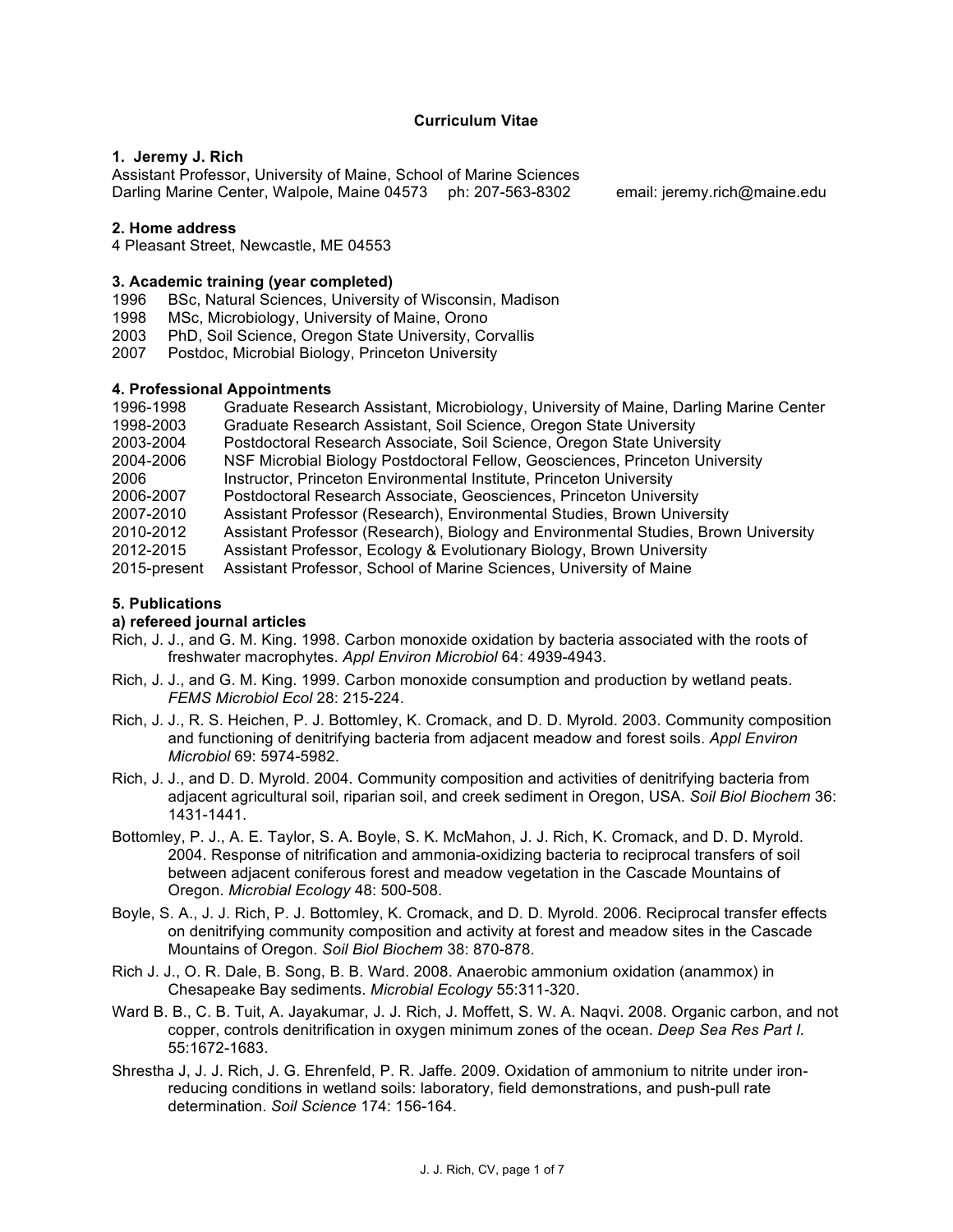- Ward B. B., A. H. Devol, J. J. Rich, B. X. Chang, S. E. Bulow, H. Naik, A. Pratihary, A. Jayakumar. 2009. Denitrification as the dominant nitrogen loss process in the Arabian Sea. *Nature* 461: 78-81.
- Bulow, S. E., J. J. Rich, H. S. Naik, A. K. Pratihary, B. B. Ward. 2010. Denitrification exceeds anammox as a nitrogen loss pathway in the Arabian Sea oxygen minimum zone. *Deep Sea Res Part I* 57: 384- 393.
- Chang, B. X., J. J. Rich, A. Jayakumar, H. Naik, A. K. Pratihary, R. G. Keil, B. B. Ward, and A. H. Devol. 2014. The effect of organic carbon on fixed nitrogen loss in the eastern tropical South Pacific and Arabian Sea oxygen deficient zones. *Limnology and Oceanography* 59: 1267-1274
- Brin, L. D., A. E. Giblin, and J. J. Rich. 2014*.* Environmental controls on anammox and denitrification in southern New England estuarine and shelf sediments. *Limnology and Oceanography* 59: 851- 860.
- Hardison, A., C. Algar, A. E. Giblin and J. J. Rich. 2015. Influence of organic carbon and nitrate loading on partitioning between dissimilatory nitrate reduction to ammonium (DNRA) and  $N_2$  production. *Geochimica et Cosmochimica Acta*. 164: 146-160.
- Brin, L. D., A. E. Giblin, and J. J. Rich. 2015. Effects of experimental warming and carbon addition on nitrate reduction and respiration in coastal sediments. *Biogeochemistry*. 10.1007/s10533-015- 0113-4.
- Brin, L. D., A. E. Giblin, and J. J. Rich. 2016. Similar temperature responses suggest future climate warming will not alter partitioning between denitrification and anammox in temperate marine sediments. *Global Change Biology*. 10.1111/gcb.13370.
- Luria, C. M., L. A. Amaral-Zettler, H. W. Ducklow, and J. J. Rich. In press. Seasonal succession of freeliving bacterial communities in coastal waters of the Western Antarctic Peninsula. Frontiers in **Microbiology**

#### **b) journal articles in review**

#### **c) journal articles in progress**

- Hardison, A., A. E. Giblin and J. J. Rich. Whole-core rates of anammox and denitrification in coastal Rhode Island sediments. For submission to *Estuaries and Coasts*.
- Fernandez-Gonzalez, N., A. K. Hardison, C. K. Algar, A. E. Giblin, and J. J. Rich. Influence of organic carbon and nitrate loading on microbial communities in coastal sediments. For submission to *ISMEJ*.
- Luria, C., L. Amaral-Zettler, H. Ducklow, and J. J. Rich. Influence of phytoplankton exudates on bacterial community composition. For submission to *ISMEJ*.

## **d) abstracts**

- Rich, J. J., and G. M. King. 1998. Carbon monoxide oxidation by bacteria associated with freshwater macrophytes. *General Meeting, American Society for Microbiology*, Atlanta, Georgia.
- Rich, J. J., and D. D. Myrold. 2000. Nitrous oxide reductase gene (*nosZ*) profiles of denitrifying bacteria in riparian soils. *General Meeting, American Society for Microbiology*, Los Angeles, California.
- Rich, J. J., P. J. Bottomley, K. Cromack, and D. D. Myrold. 2001. H. J. Andrews Microbial Observatory: soil nitrogen cycling processes along meadow-forest gradients. *General Meeting, Soil Science Society of America*, Charlotte, North Carolina.
- Rich, J. J., P. J. Bottomley, K. Cromack, and D. D. Myrold. 2002. Genetic diversity and functioning of denitrifying bacteria in soils. *General Meeting, Ecological Society of America*, Tucson, Arizona.
- Rich, J. J., R. S. Heichen, P. J. Bottomley, K. Cromack, and D. D. Myrold. 2003. Molecular diversity and functioning of denitrifying bacteria in soils across meadow-forest boundaries. *General Meeting, American Society for Microbiology*, Washington, D. C.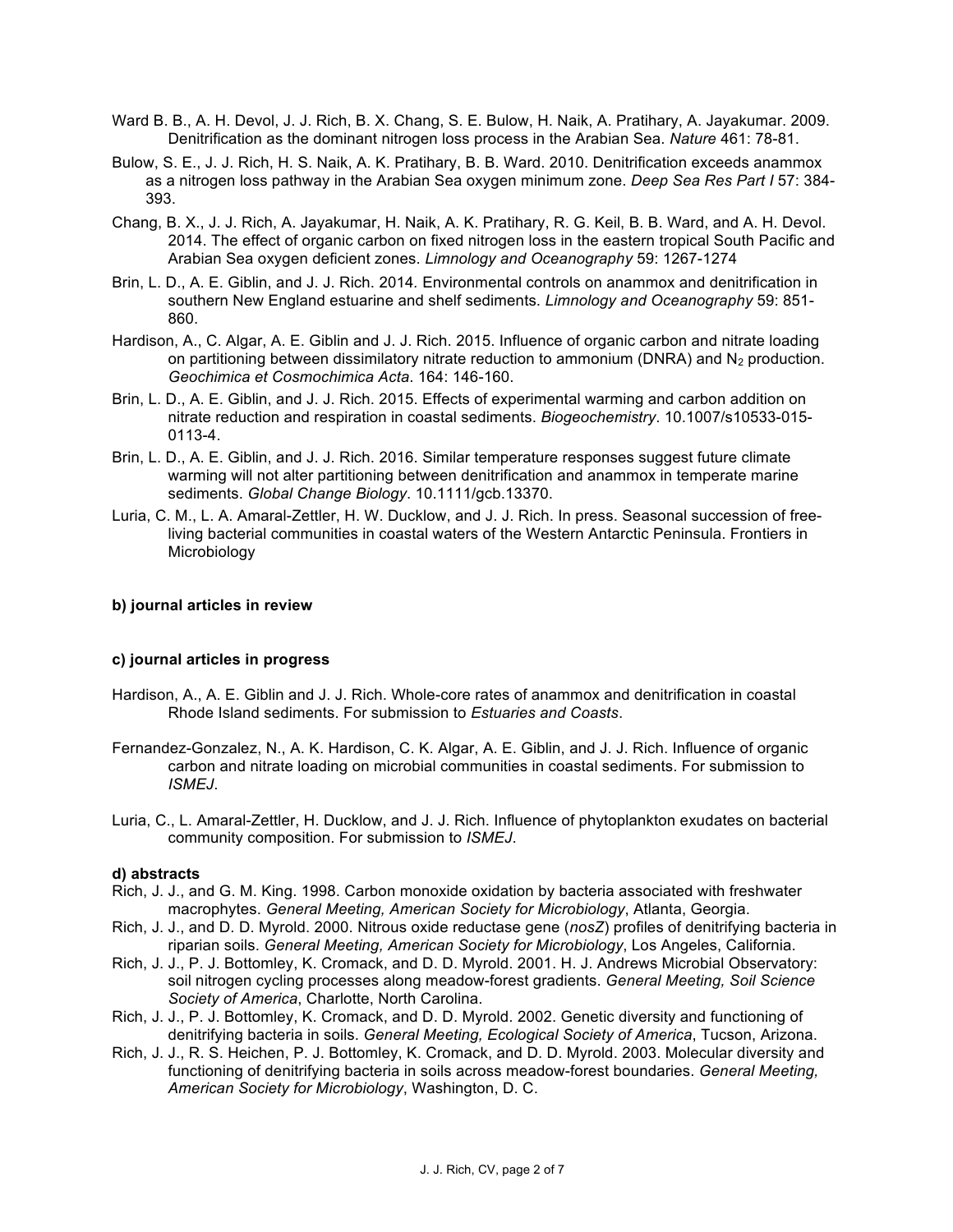- Rich, J. J, and D. D. Myrold. 2004. Community composition and activity of denitrifying bacteria in adjacent agricultural soil, riparian soil, and creek sediment. *General Meeting, Ecological Society of America*, Portland, Oregon.
- Tuit, C. B., J. Moffett, A. Jayakumar, J. J. Rich, S. W. Naqvi, and B. B. Ward. 2005. Copper and denitrification in the Eastern Tropical North Pacific and Arabian Sea. *Summer Meeting, ASLO: Association for the Sciences of Limnology and Oceanography*, Santiago de Compostela, Spain.
- Rich, J. J., J. Cornwell, and B. B. Ward. 2005. Anaerobic ammonium oxidation (anammox) activity in Chesapeake Bay Sediments. *Summer Meeting, ASLO: Association for the Sciences of Limnology and Oceanography*, Santiago de Compostela, Spain.
- Rich, J. J., and B. B. Ward. 2005. Anaerobic ammonium oxidation (anammox) activity in Chesapeake Bay sediments. *General Meeting, American Society for Microbiology*, Atlanta, Georgia.
- Rich, J. J., and B. B. Ward. 2007. Anaerobic ammonium oxidation (anammox) activity in the water column of the Peru upwelling system. *Aquatic Sciences Meeting, ASLO: Association for the Sciences of Limnology and Oceanography*, Santa Fe, New Mexico.
- Rich, J. J., B. Chang, A. Devol, and B. B. Ward. 2007. Anaerobic ammonium oxidation (anammox) activity in Peru margin sediments. *General Meeting, American Society for Microbiology*, Toronto, Canada.
- Jayakumar, A, J. J. Rich, and B. B. Ward. 2009. Relative abundance of *nirS*-denitrifier and anammox genes at oxygen deficient zone depths where anammox rates are high. *Aquatic Sciences Meeting, ASLO: Association for the Sciences of Limnology and Oceanography*, Nice, France.
- Bulow, S. E., J. J. Rich, and B. B. Ward. 2009. Denitrification and Anammox in the Arabian Sea oxygen minimum zone. *General Meeting, American Society for Microbiology*, Philadelphia, Pennsylvania.
- Rich, J. J., Z. Cardon, and J. Huber. 2009. Linking microbial community structure to ecosystem functioning. *General Meeting, Ecological Society of America*, Albuquerque, New Mexico.
- Arevalo, P. and J. J. Rich. 2011. Microdiversity of anammox bacteria along environmental gradients in Peru margin sediments. *Aquatic Sciences Meeting, ASLO: Association for the Sciences of Limnology and Oceanography.* San Juan, Puerto Rico.
- Brin, L. D., J. J. Rich, A. E. Giblin. 2011. Nitrogen loss pathways in coastal and shelf sediments: Beginning to define controls in New England as a model system. *Aquatic Sciences Meeting, ASLO: Association for the Sciences of Limnology and Oceanography*. San Juan, Puerto Rico
- Hardison, A. K., J. J. Rich, J. Tucker, A. E. Giblin, E. Hopman, J. S. Damsté.. 2011. Anammox in coastal sediments: Linking microbial activity and abundance. *Biennial Conference of the Coastal and Estuarine Research Federation,* Daytona Beach, Florida.
- Rich, J. J., L. D. Brin., A. K. Hardison, M. Nelson, J. Tucker, A. E. Giblin. 2012. Resolving the aquatic nitrogen cycle: Benthic anaerobic ammonium oxidation (anammox) in coastal Rhode Island. *General Meeting, Ecological Society of America,* Portland, Oregon.
- Brin, L. D., A. E. Giblin, J. J. Rich. 2012. Physiological shifts in the temperature response of denitrifying and anammox bacterial communities in coastal sediments. *14th International Symposium on Microbial Ecology*, Copenhagen, Denmark
- Hardison, A. K., E. Hopmans, A. E. Giblin, J. J. Rich. 2012. Dynamics of anoxic nitrogen cycling pathways and anammox-specific biomarkers in an experimental marine sediment system. *14th International Symposium on Microbial Ecology*, Copenhagen, Denmark.
- Luria, C. L. Amaral-Zettler, H. Ducklow, D. Repeta, J. J. Rich. 2012. Dissolved organic matter and sea ice dynamics may explain changes in microbial community structure along the Western Antarctic Peninsula. *14th International Symposium on Microbial Ecology*, Copenhagen, Denmark.
- Brin, L. D., A. E. Giblin, J. J. Rich. 2013. Denitrification and anammox have similar temperature optima in coastal Rhode Island sediments. *Aquatic Sciences Meeting, ASLO: Association for the Sciences of Limnology and Oceanography.* New Orleans
- Hardison, A. K., C. Algar, A. E. Giblin, J. J. Rich. 2013. Environmental controls on anoxic nitrogen cycling pathways in marine sediments. *Aquatic Sciences Meeting, ASLO: Association for the Sciences of Limnology and Oceanography.* New Orleans
- Hardison, A. K., C. Algar, A. E. Giblin, J. J. Rich. 2013. Organic matter and nitrate influence anoxic nitrogen cycling pathways in marine sediments. *Coastal and Estuarine Research Federation (CERF) Meeting*. San Diego, CA.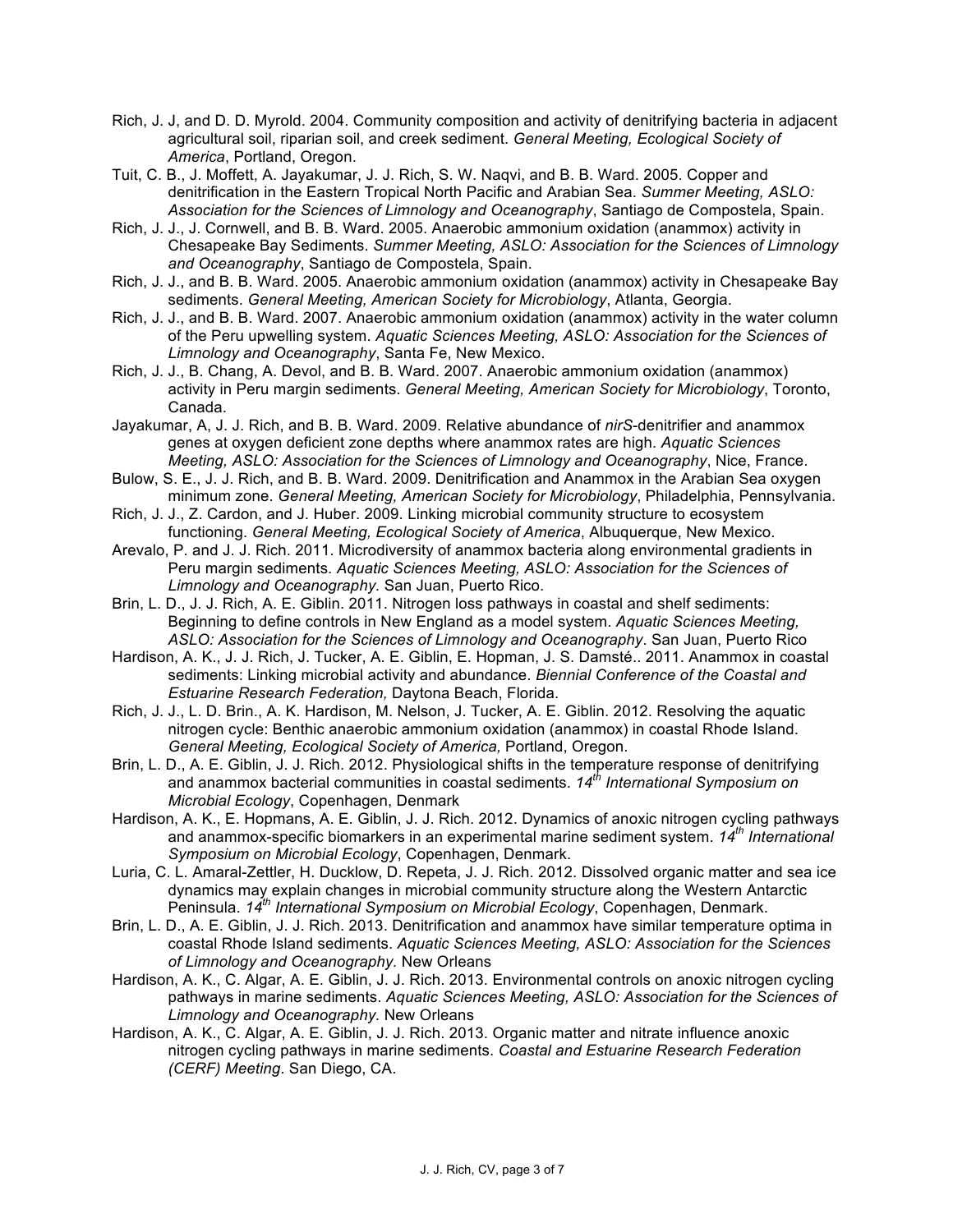- Hardison, A. K., A. E. Giblin, J. J. Rich. 2014. Environmental controls on anoxic nitrate reduction pathways in temperate coastal sediments. *Ocean Sciences Meeting, ASLO: Association for the Sciences of Limnology and Oceanography.* Honolulu
- Hardison, A. K., L. D. Brin, E. Heiss, R. W. Fulweiler, J. J. Rich, A. E. Giblin. 2014. Sediment N<sub>2</sub> production from shore to shelf—A methods comparison. *Joint Aquatic Sciences Meeting ASLO: Association for the Sciences of Limnology and Oceanography*. Portland, OR.
- Giblin, A. E., J. Tucker, A. K. Hardison, L. D. Brin, J. J. Rich. 2014. How does the importance of dissimilatory nitrate reduction to ammonium (DNRA) change with depth, carbon loading, and latitude? *Joint Aquatic Sciences Meeting ASLO: Association for the Sciences of Limnology and Oceanography*. Portland, OR.
- Fernandez-Gonzalez, N., A. K. Hardison, C. K. Algar, A. E. Giblin, and J. J. Rich. 2014. Effects of organic carbon and nitrate loading on microbial communities of coastal sediments. *International Symposium on Microbial Ecology (ISME)*. Seoul, South Korea.
- Rich, J. J., L. D. Brin, A. K. Hardison, C. Algar, J. Vallino, N. Fernandez-Gonzalez, A. Giblin. 2014. Environmental controls on microbial nitrate reduction in coastal marine sediments: anaerobic ammonium oxidation (anammox), denitrification, and dissimilatory nitrate reduction to ammonium (DNRA). *International Symposium on Microbial Ecology (ISME)*. Seoul, South Korea.
- Fernandez-Gonzalez, N., A. K. Hardison, C. K. Algar, A. E. Giblin, and J. J. Rich. 2015. Effects of organic carbon and nitrate loading on microbial communities of coastal sediments. *Aquatic Sciences Meeting ASLO: Association for the Sciences of Limnology and Oceanography*. Granada, Spain.
- Rich, J. J. and N. Fernandez-Gonzalez. 2016. Control of diversity and distribution of abundant and rare bacteria in marine sediments. *International Symposium on Microbial Ecology (ISME)*. Montreal, Canada.

## **e) invited lectures or talks**

- 2003 Nitrogen Cycling in Soil Ecosystems; Workshop on Alternative Pathways of N Transformations, *Göteborg University*, Kristineberg Marine Research Station, Fiskebäckskil, Sweden
- 2003 Community Composition and Functioning of Denitrifying Bacteria in Soils; *American Society for Microbiology*, Regional Meeting, Vancouver, British Columbia, Canada
- 2003 Sampling Strategies: The Challenge of Commonness and Rarity; *National Science Foundation*, Microbial Observatories Workshop, Washington D.C.
- 2004 Community Composition and Activity of Denitrifying Bacteria in Soils; Dept. of Microbiology, *Århus University*, Århus, Denmark; Institute of Biology, *University of Southern Denmark*, Odense, Denmark; School of Biological Sciences, *Queen Mary University of London*, London, England
- 2004 Community Composition and Functioning of Denitrifying Bacteria in Soils, Dept. of Geosciences, *Princeton University*, New Jersey
- 2005 Insights into Nitrogen Removal Processes: Microbial Communities in Soils and Anammox in Sediments; Dept. of Natural Resources and Dept. of Microbiology, *University of New Hampshire*
- 2005 Insights into Nitrogen Removal Processes: Microbial Communities in Soils and Anammox in Sediments; Institute for Marine and Coastal Studies, *The State University of New Jersey, Rutgers*
- 2005 Insights into the Nitrogen Cycle: Microbial Communities in Soils and Anammox in Sediments; Dept. of Biological Sciences, *Kent State University*
- 2006 Denitrifying Bacteria in Soils and Anaerobic Ammonium Oxidation (Anammox) in Sediments; Dept. of Biological Sciences, *University of South Carolina*
- 2006 Denitrifying Bacteria in Soils and Anaerobic Ammonium Oxidation (Anammox) in Sediments; Departments of Molecular Biosciences and Ecology & Evolutionary Biology, *University of Kansas*
- 2006 Anaerobic Ammonium Oxidation (Anammox) Activity in Estuarine and Marine Sediments, *Woods Hole Oceanographic Institution*, Woods Hole, Massachusetts
- 2007 Anaerobic Ammonium Oxidation (Anammox) in Estuarine and Marine Sediments, Dept. of Ecology and Evolutionary Biology, *Brown University*, Providence, Rhode Island
- 2007 Anaerobic Ammonium Oxidation (Anammox) in Estuarine and Marine Sediments, Dept. of Geosciences, *Princeton University*, New Jersey
- 2007 Anaerobic Ammonium Oxidation (Anammox) in Marine Sediments, Center for Bioinorganic Chemistry, *Princeton University*, New Jersey
- 2007 Role of Microbial Diversity in the Global Nitrogen Cycle, Center for Environmental Studies, *Brown University*, Providence, Rhode Island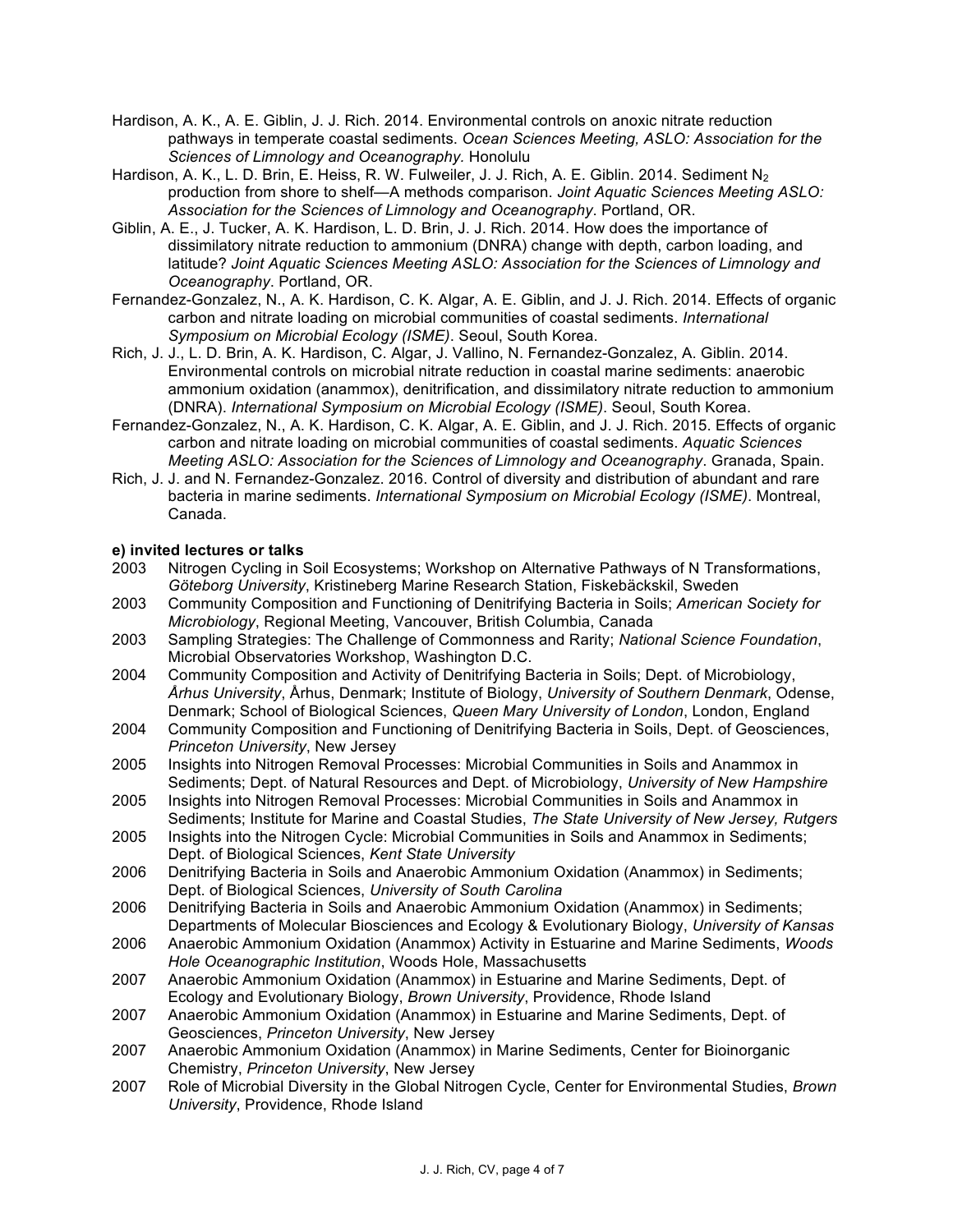- 2007 Anaerobic Ammonium Oxidation (Anammox) in Estuarine and Marine Sediments, Ecosystems Center, *Marine Biological Laboratory,* Woods Hole, Massachusetts
- 2008 Anaerobic Ammonium Oxidation (Anammox) in Estuarine and Marine Sediments, The Graduate School of Oceanography, *University of Rhode Island*
- 2009 Anaerobic Ammonium Oxidation (Anammox) in Estuarine and Marine Sediments, Dept. of Biology, *Northeastern University*, Boston, Massachusetts
- 2010 Anaerobic Ammonium Oxidation (Anammox) and Denitrification in Marine Ecosystems, Dept. of Biological Sciences, University of Massachusetts, Dartmouth
- 2010 Anaerobic Ammonium Oxidation (Anammox) and Denitrification in Marine Environments, Dept. of Earth Sciences, Boston University
- 2010 Anaerobic Ammonium Oxidation (Anammox) and Denitrification in Marine Environments, Dept of Marine Chemistry and Geochemistry, Woods Hole Oceanographic Institution
- 2010 Anaerobic Ammonium Oxidation (Anammox) and Denitrification in Marine Environments, American Geophysical Union, Fall Meeting, San Francisco, CA
- 2011 Anaerobic Ammonium Oxidation (Anammox) and Denitrification in Marine Environments, IMARPE, Lima, Peru
- 2011 Resolving Microbial Processes in the Nitrogen Cycle, Ecosystems Seminar Series, Marine Biological Laboratory, Woods Hole.
- 2012 Anaerobic Ammonium Oxidation (Anammox) in Coastal Rhode Island Sediments, Coastal State Lecture Series, Rhode Island Sea Grant, University of Rhode Island, Kingston, Rhode Island
- 2013 Seasonal Succession in Microbial Communities, Palmer Station, Antarctica
- 2015 Microbial Processes and the Marine Nitrogen Cycle, School of Marine Sciences, University of Maine, Orono.

## **6. Research Grants**

## **a) current grants**

- 2016-2019 *National Science Foundation (NSF)*, Chemical Oceanography. Collaborative Research: Predicting controls of partitioning between dissimilatory nitrate reduction to ammonium (DNRA) and dinitrogen production in marine sediments (Lead PI with Co-PIs Anne Giblin at MBL and Chris Algar at Dalhousie University). Project budget \$849,959; UMaine budget \$479,780.
- 2016-2019 *National Science Foundation (NSF)*, Biological Oceanography. Collaborative Research: Environmental Drivers of Chemoautotrophic Carbon Production at Deep-Sea Hydrothermal Vents – Compartive Roles of Oxygen and Nitrate. (co-PI with Lead PIs Stefan Sievert and Craig Taylor, WHOI). Project budget \$986,287; UMaine budget \$207,423.

#### **b) completed grants**

- 2010-2012 *National Oceanic and Atmospheric Administration (NOAA) – Rhode Island Sea Grant*. Impacts of Anaerobic Ammonium Oxidation (Anammox) in Rhode Island Coastal Waters (Lead PI). Project and Brown budget \$173,058.
- 2010-2012 *Brown-MBL seed*. Molecular Indicators of Anammox and Denitrification in Marine Sediments Linking Processes with Communities (Lead PI with co-PIs Joe Vallino and Anne Giblin, MBL). Project and Brown budget \$25,000.
- 2009-2012 *National Science Foundation (NSF)*, Chemical Oceanography. Collaborative Research: Environmental Controls on Anaerobic Ammonium Oxidation (Anammox) and Denitrification in Marine and Estuarine Sediments (Lead PI with co-PIs Joe Vallino and Anne Giblin, MBL). Project budget \$928,616; Brown budget \$446,472.
- 2013-2015 *Rhode Island Research Alliance STAC*. Electric Microcable Bacteria in Narragansett Bay Sediments (Lead PI with co-PI Bethany Jenkins, URI). Project budget \$199,974; Brown budget \$100,000.
- 2011-2015 *National Science Foundation (NSF)*, Ocean Technology and Interdisciplinary Coordination. Collaborative Research: In Situ Measurement of Rates of Chemoautotrophic Carbon Production at Deep-Sea Hydrothermal Vents (co-PI with Lead PIs Stefan Sievert and Craig Taylor, WHOI). Project budget \$837,616; Brown budget \$154,649.
- 2012-2016 *National Science Foundation (NSF)*, Office of Polar Programs. Collaborative Research: Microbial Community Assembly in Coastal Waters of the Western Antarctic Peninsula (co-Lead PI with Linda Amaral-Zettler, MBL). Project budget \$502,459; Brown budget \$304,459.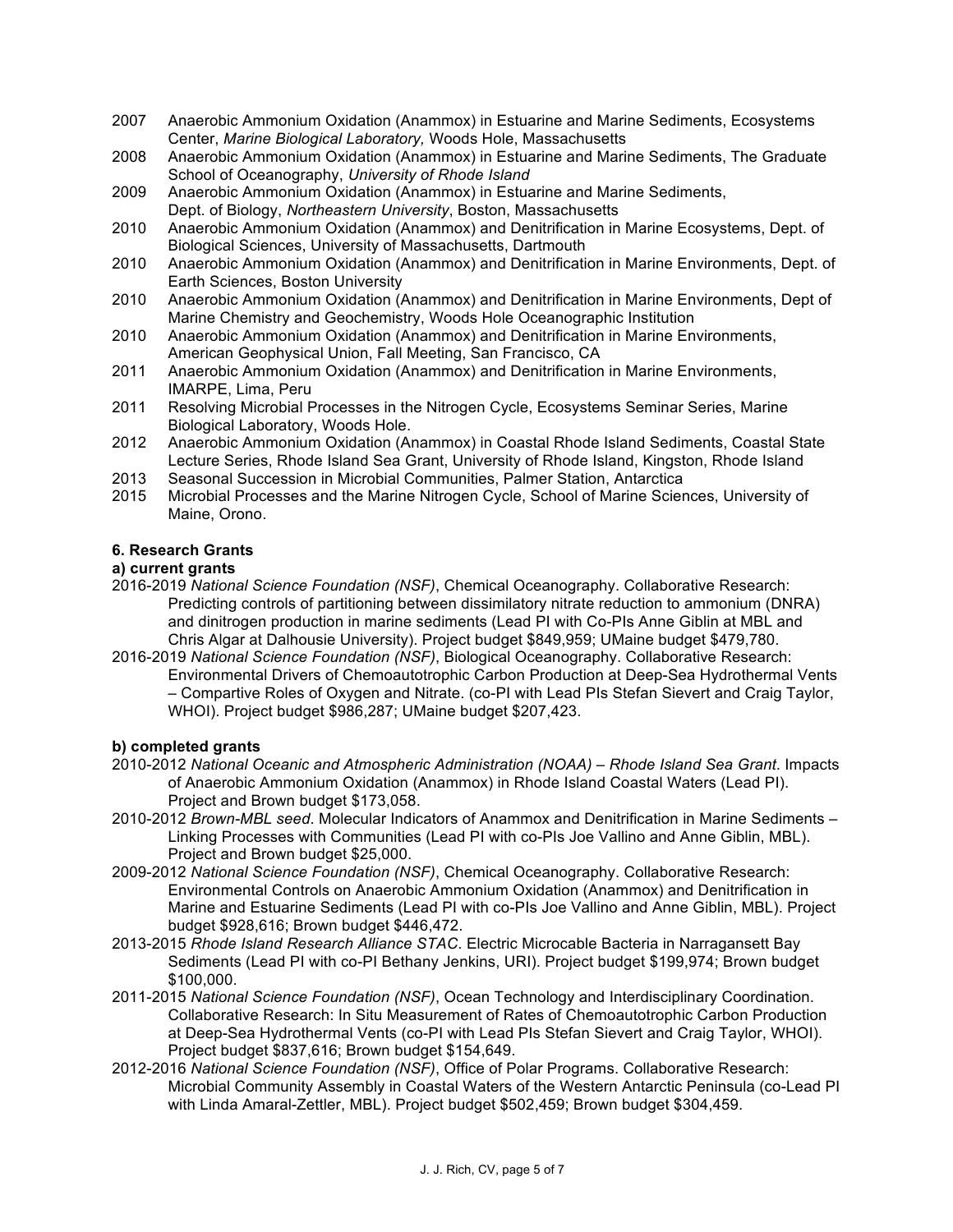2015-2016 Joint Genome Institute (JGI). Metagenomic sequencing of an uncultivated bacterial phylum in marine sediments amended with organic carbon and nitrate (Lead PI with postdoctoral researcher Nuria Fernandez Gonzalez and Co-PI Ying Zhang, URI). Project budget: in kind metagenomic sequencing and data processing.

## **c) pending proposals**

none

# **7. Service**

i) To the University:

2007-2010, Center for Environmental Studies Fall Seminar Series (I was the organizer) 2007, Ad-hoc committee – Policy for Affiliated Faculty in Environmental Studies (member) 2008, Environmental Change Initiative (ECI) activities:

a) Working group on Social Ecological Drivers in Coastal Zones (co-organized)

- b) National Science Foundation Math and Science Partnership proposal, PRISM: Partnership for
- Rhode Island Science Mastery (contributed to proposal development)
- 2009-2015, Brown-MBL MicroEco discussion group (regular participant)
- 2010, 2013 Graduate Admissions Committee, Dept. of Ecol & Evol Biology
- 2010, Capstone Requirements Committee, Center for Env. Studies (Chair)

2013, Participated in and gave presentation for AAAS advisor panel site visit for EPSCoR program.

ii) To the profession:

Journal articles reviewed:

2009, Applied and Environmental Microbiology, Global Change Biology

- 2010, Applied and Environmental Microbiology (appointment to Editorial Board declined)
- 2011, Applied and Environmental Microbiology, Environmental Microbiology, Limnology and **Oceanography**
- 2012, Applied and Environmental Microbiology, Microbial Ecology, FEMS Microbiology Ecology
- 2013, Environmental Microbiology
- 2014, Nature Geosciences, Proceedings of the National Academy of Sciences (PNAS)
- 2015, FEMS Microbiology Ecology, Aquatic Microbial Ecology
- Book chapters reviewed:

2009, American Society for Microbiology

Proposals reviewed:

2009, National Science Foundation (Ecosystems), National Science Foundation (Systematic Biology and Biodiversity Inventories), Swiss National Science Foundation

- 2010, National Science Foundation (Ecosystems)
- 2011, National Science Foundation (Ecosystems), Netherlands Organization for Scientific Research
- 2012, National Science Foundation (Dimensions of Biodiversity, Office of Polar Programs, Biological Oceanography)
- 2013, National Science Foundation (Biological Oceanography)
- 2014, National Science Foundation (Office of Polar Programs, Marine Geology and Geochemistry)

#### **8. Academic honors**

2004-2006 National Science Foundation, Postdoctoral Fellowship in Microbial Biology

# **9. Teaching (last three years)**

i) Courses:

- 2013 spring, BIOL0415 (writing intensive), *Microbes in the Environment* (Instructor, 16 students, limited to sophomores)
- 2013 fall, GEOL1950 *Geomicrobiology* (co-instructor with Linda Amaral-Zettler, MBL; 8 students)
- 2014, spring, BIOL0415 (writing intensive), *Microbes in the Environment* (Instructor, 14 students, limited to sophomores)
- 2015, spring, BIOL0415 (writing intensive), *Microbes in the Environment* (Instructor, 9 students, limited to sophomores)